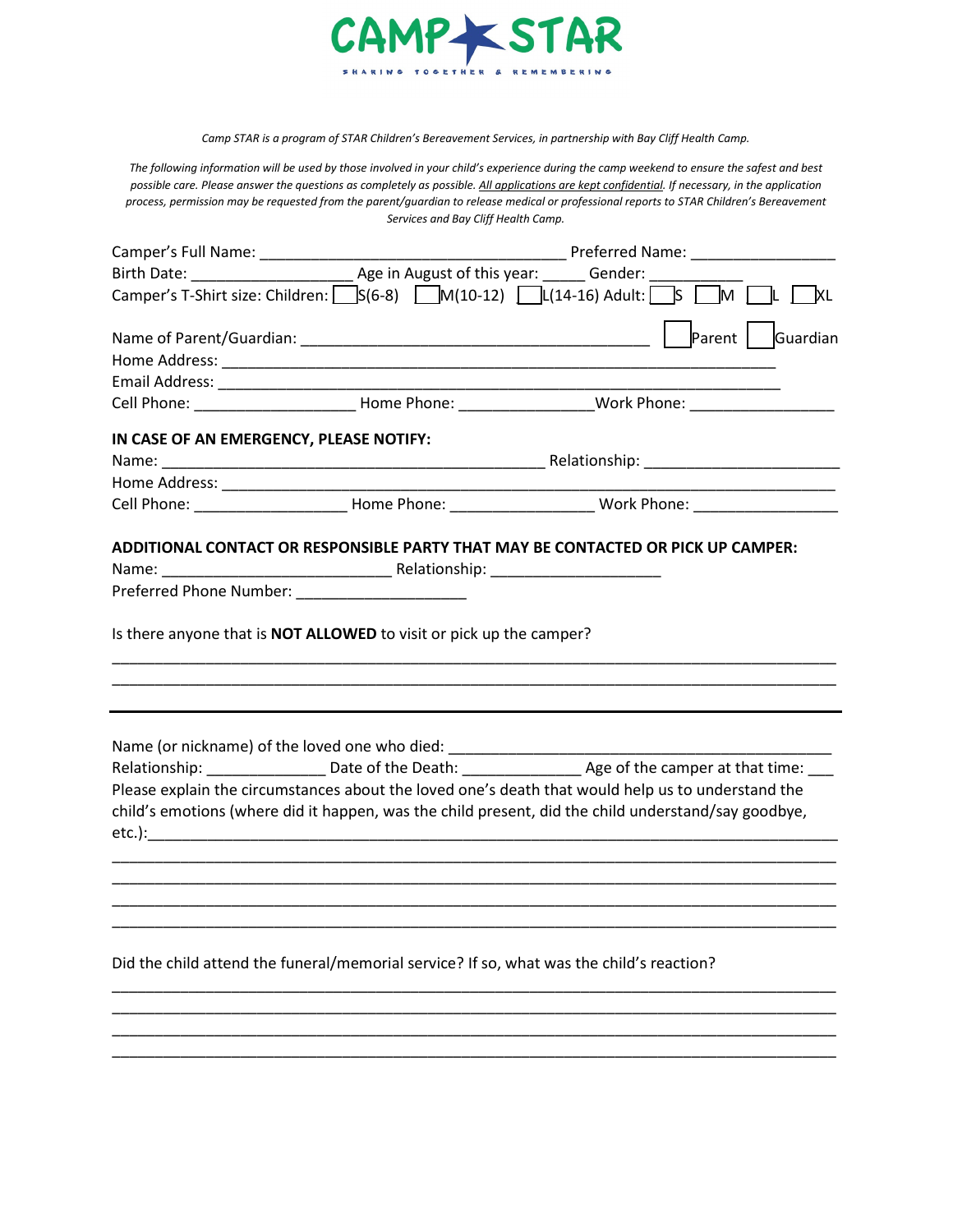

Camp STAR Application Camper Name: \_\_\_\_\_\_\_\_\_\_\_\_\_\_\_\_\_\_\_\_\_\_\_\_\_\_

| Have there been multiple deaths of loved ones experienced by the child? Please check one of the<br>following:<br>who have $\overline{died}$ :                                          | $\vert$ Yes $\vert$ No If yes, please describe the nature and relationship of the other person/people                                                                                                                                                                                                                                                                                                                          |
|----------------------------------------------------------------------------------------------------------------------------------------------------------------------------------------|--------------------------------------------------------------------------------------------------------------------------------------------------------------------------------------------------------------------------------------------------------------------------------------------------------------------------------------------------------------------------------------------------------------------------------|
|                                                                                                                                                                                        |                                                                                                                                                                                                                                                                                                                                                                                                                                |
| Has your child received any professional support (school counselor, psychologist, therapist, etc.)?<br>If so, for how long? $\frac{1}{2}$ Are they still receiving this support?   Yes | No                                                                                                                                                                                                                                                                                                                                                                                                                             |
|                                                                                                                                                                                        | <b>DEMOGRAPHIC INFO:</b> Camp STAR is able to be provided free of cost to all of our families. We are funded<br>by Grants, Community Partners, and individual donors. Some of these funding sources request the<br>demographics of whom we serve. All information will be kept private and never associated with any<br>identifying information of your family. Demographic information will not exclude your child from camp. |
| Age of Camper: ______ Zip Code of Residence: ___________ Race: _________ Average Annual Income:                                                                                        |                                                                                                                                                                                                                                                                                                                                                                                                                                |
| <b>MEDICAL INSURANCE INFORMATION:</b><br>This camper is covered by family medical/hospital insurance                                                                                   | Yes  <br>No                                                                                                                                                                                                                                                                                                                                                                                                                    |
| <b>Insurance Company</b>                                                                                                                                                               | Policy Number/Group Number                                                                                                                                                                                                                                                                                                                                                                                                     |
| Subscriber                                                                                                                                                                             | <b>Insurance Company Phone Number</b>                                                                                                                                                                                                                                                                                                                                                                                          |
| Name of Primary Physician: Name of Primary Physician:<br>Name of Dentist:<br>Name of Orthodontist (if applicable):                                                                     | Phone Number: National Phone Number:<br>Phone Number: The Contract of the Contract of the Contract of the Contract of the Contract of the Contract of the Contract of the Contract of the Contract of the Contract of the Contract of the Contract of the Contract of<br>Phone Number:                                                                                                                                         |
| <b>ALLERGIES:</b><br>No known allergies<br>Allergic to insect stings<br>Camper carries an Epi-Pen                                                                                      | Allergic to these medications (Name of the medicine and reaction when medicine was taken):                                                                                                                                                                                                                                                                                                                                     |
| <b>FOOD ALLERGIES</b>                                                                                                                                                                  |                                                                                                                                                                                                                                                                                                                                                                                                                                |

\_\_\_\_\_\_\_\_\_\_\_\_\_\_\_\_\_\_\_\_\_\_\_\_\_\_\_\_\_\_\_\_\_\_\_\_\_\_\_\_\_\_\_\_\_\_\_\_\_\_\_\_\_\_\_\_\_\_\_\_\_\_\_\_\_\_\_\_\_\_\_\_\_\_\_\_\_\_\_\_\_\_\_\_\_ \_\_\_\_\_\_\_\_\_\_\_\_\_\_\_\_\_\_\_\_\_\_\_\_\_\_\_\_\_\_\_\_\_\_\_\_\_\_\_\_\_\_\_\_\_\_\_\_\_\_\_\_\_\_\_\_\_\_\_\_\_\_\_\_\_\_\_\_\_\_\_\_\_\_\_\_\_\_\_\_\_\_\_\_\_

Name of the food and reaction when food was eaten: \_\_\_\_\_\_\_\_\_\_\_\_\_\_\_\_\_\_\_\_\_\_\_\_\_\_\_\_\_\_\_\_\_\_\_\_\_\_\_\_\_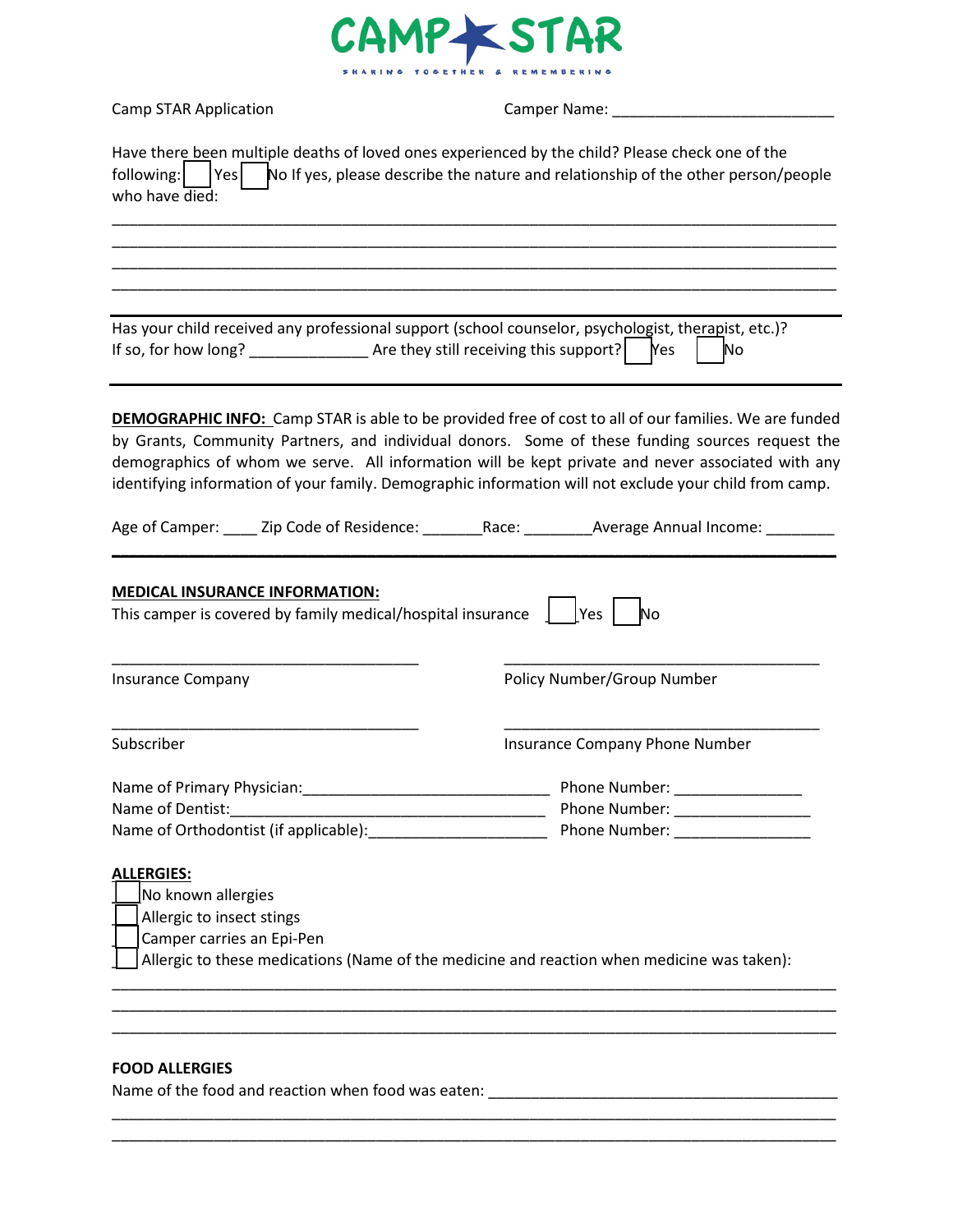

Camp STAR Application Camper Name: \_\_\_\_\_\_\_\_\_\_\_\_\_\_\_\_\_\_\_\_

#### **DIET AND NUTRITION:**

| This camper eats a regular diet | This camper eats a regular vegetarian diet |
|---------------------------------|--------------------------------------------|
|---------------------------------|--------------------------------------------|

\_\_\_\_\_\_\_\_\_\_\_\_\_\_\_\_\_\_\_\_\_\_\_\_\_\_\_\_\_\_\_\_\_\_\_\_\_\_\_\_\_\_\_\_\_\_\_\_\_\_\_\_\_\_\_\_\_\_\_\_\_\_\_\_\_\_\_\_\_\_\_\_\_\_\_\_\_\_\_\_\_\_\_\_\_

This camper is restricted from eating the following:  $\frac{1}{2}$  =  $\frac{1}{2}$  =  $\frac{1}{2}$  =  $\frac{1}{2}$  =  $\frac{1}{2}$  =  $\frac{1}{2}$  =  $\frac{1}{2}$  =  $\frac{1}{2}$  =  $\frac{1}{2}$  =  $\frac{1}{2}$  =  $\frac{1}{2}$  =  $\frac{1}{2}$  =  $\frac{1}{2}$  =  $\frac{1}{2}$  =

### **DATE (year) OF LAST IMMUNIZATION:**

| Diphtheria, tetanus, pertussis (DTaP or TdaP) |                              |
|-----------------------------------------------|------------------------------|
| <b>Tetanus Booster</b>                        |                              |
| Mumps, Measles, Rubella (MMR)                 |                              |
| Varicella (chicken pox)                       | or had chicken pox<br>(year) |
| Haemophilus Influenza (HIB)                   |                              |

If your camper has not been immunized, please sign agreeing to the following statement: *I understand and accept the risks to my child from not being fully immunized.* Signature of parent or legal guardian:

Please pack enough medication to last the entire weekend at camp (Friday afternoon through Sunday afternoon). **Keep all medication in the original packaging/bottle that identifies the prescribing physician (if a prescription drug), the name of the medication, the dosage and frequency of administration.** Please bring all medications in a Ziploc bag labeled with your child's name. Medicine will be stored and administered in the Nurse's Cottage during the duration of camp. Upon arrival at camp check-in, we will update any changes to medications.

Camper will not take any daily medication while attending camp

\_\_\_Camper will take the following daily medication(s) while at camp: "Medication" is any substance a person takes to maintain and /or improve their health. This includes vitamins and natural remedies.

| Name of    | Date    | Reason for | When it is                                                      | Amount or  | How it is given |
|------------|---------|------------|-----------------------------------------------------------------|------------|-----------------|
| Medication | started | taking it  | given                                                           | dose given |                 |
|            |         |            | Breakfast<br>Lunch<br>Dinner<br>Bedtime<br>Other time           |            |                 |
|            |         |            | <b>Breakfast</b><br>Lunch<br>Dinner<br>Bedtime<br>Other time    |            |                 |
|            |         |            | <b>Breakfast</b><br><b>L</b> unch<br>Dinner<br>Bedtime<br>Other |            |                 |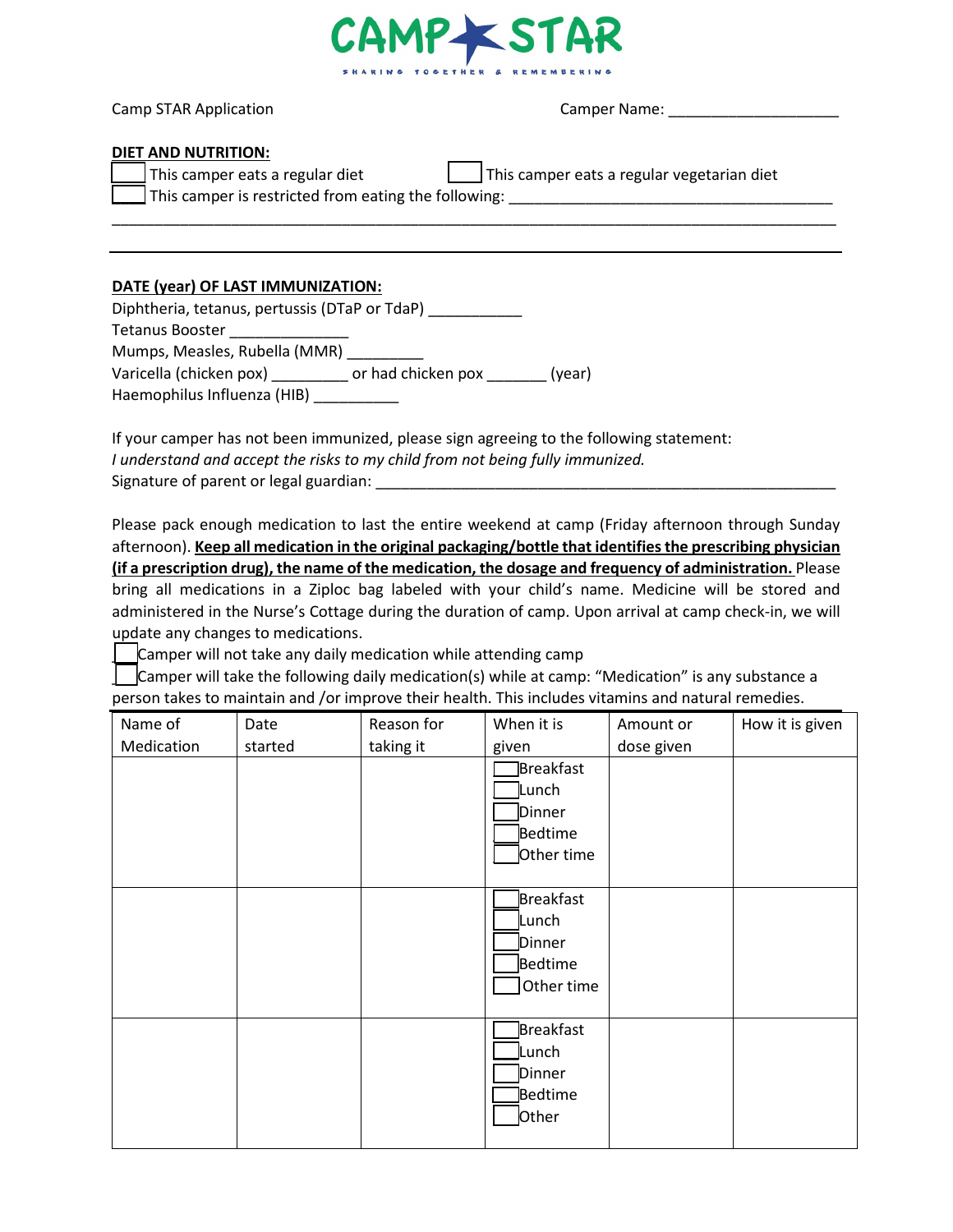

|  |  |  | <b>Camp STAR Application</b> |
|--|--|--|------------------------------|
|--|--|--|------------------------------|

Camp STAR Application Camper Name: \_\_\_\_\_\_\_\_\_\_\_\_\_\_\_\_\_\_\_\_

The following non-prescription medications may be stocked in the camp Health Center and are used on an as needed basis to manage illness and injury. **Select those the camper SHOULD NOT be given.**

| $\Delta$ cetaminophen (Tylenol)         | JIbuprofen (Advil, Motrin)     | Generic cough drops |
|-----------------------------------------|--------------------------------|---------------------|
| Antibiotic cream                        | Antihistamine/allergy medicine | Aloe                |
| Calamine Lotion                         | Kao pectate or Pepto-Bismol    | Sore throat spray   |
| Guaifenesin cough syrup (Robitussin DM) |                                |                     |

## **GENERAL HEALTH HISTORY** *Check "Yes" or "No" for each statement.* Has/Does the camper:

| 1.  |                                                    | Yes | N <sub>o</sub> |
|-----|----------------------------------------------------|-----|----------------|
| 2.  |                                                    | Yes | N <sub>o</sub> |
| 3.  |                                                    | Yes | No             |
| 4.  |                                                    | Yes | N <sub>o</sub> |
| 5.  |                                                    | Yes | No             |
| 6.  | Had asthma/wheezing/shortness of breath?           | Yes | No             |
| 7.  |                                                    | Yes | No             |
| 8.  |                                                    | Yes | No             |
| 9.  |                                                    | Yes | N <sub>o</sub> |
| 10. | Wear glasses, contacts or protective eyewear?      | Yes | No             |
| 11. |                                                    | Yes | No             |
| 12. | Passed out/had chest pains during exercise?        | Yes | No             |
| 13. | Had monoucleosis (mono) during the past 12 months? | Yes | No             |
| 14. |                                                    | Yes | No             |
| 15. | Have problems with diarrhea/constipation?          | Yes | No             |
| 16. |                                                    | Yes | No             |
| 17. |                                                    | Yes | No             |

Please explain any "Yes" answers in the space below, noting the number of the questions. The camp may contact you for additional information.

\_\_\_\_\_\_\_\_\_\_\_\_\_\_\_\_\_\_\_\_\_\_\_\_\_\_\_\_\_\_\_\_\_\_\_\_\_\_\_\_\_\_\_\_\_\_\_\_\_\_\_\_\_\_\_\_\_\_\_\_\_\_\_\_\_\_\_\_\_\_\_\_\_\_\_\_\_\_\_\_\_\_\_\_\_ \_\_\_\_\_\_\_\_\_\_\_\_\_\_\_\_\_\_\_\_\_\_\_\_\_\_\_\_\_\_\_\_\_\_\_\_\_\_\_\_\_\_\_\_\_\_\_\_\_\_\_\_\_\_\_\_\_\_\_\_\_\_\_\_\_\_\_\_\_\_\_\_\_\_\_\_\_\_\_\_\_\_\_\_\_ \_\_\_\_\_\_\_\_\_\_\_\_\_\_\_\_\_\_\_\_\_\_\_\_\_\_\_\_\_\_\_\_\_\_\_\_\_\_\_\_\_\_\_\_\_\_\_\_\_\_\_\_\_\_\_\_\_\_\_\_\_\_\_\_\_\_\_\_\_\_\_\_\_\_\_\_\_\_\_\_\_\_\_\_\_ \_\_\_\_\_\_\_\_\_\_\_\_\_\_\_\_\_\_\_\_\_\_\_\_\_\_\_\_\_\_\_\_\_\_\_\_\_\_\_\_\_\_\_\_\_\_\_\_\_\_\_\_\_\_\_\_\_\_\_\_\_\_\_\_\_\_\_\_\_\_\_\_\_\_\_\_\_\_\_\_\_\_\_\_\_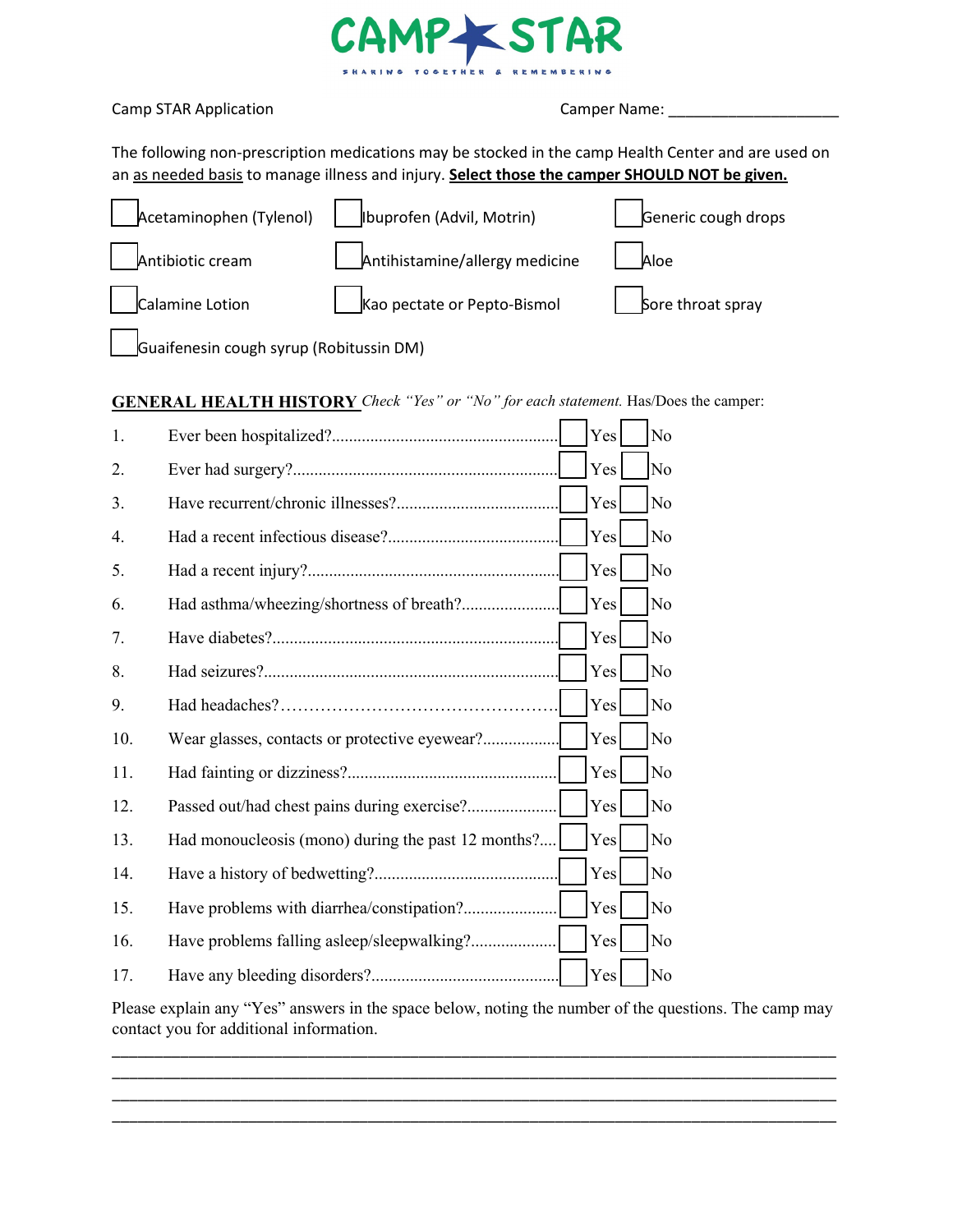

\_\_\_\_\_\_\_\_\_\_\_\_\_\_\_\_\_\_\_\_\_\_\_\_\_\_\_\_\_\_\_\_\_\_\_\_\_\_\_\_\_\_\_\_\_\_\_\_\_\_\_\_\_\_\_\_\_\_\_\_\_\_\_\_\_\_\_\_\_\_\_\_\_\_\_\_\_\_\_\_\_\_\_\_\_

 $\_$  , and the set of the set of the set of the set of the set of the set of the set of the set of the set of the set of the set of the set of the set of the set of the set of the set of the set of the set of the set of th  $\_$ \_\_\_\_\_\_\_\_\_\_\_\_\_\_\_\_\_\_\_\_\_\_\_\_\_\_\_\_\_\_\_\_\_\_\_\_\_\_\_\_\_\_\_\_\_\_\_\_\_\_\_\_\_\_\_\_\_\_\_\_\_\_\_\_\_\_\_\_\_\_\_\_\_\_\_\_\_\_\_\_\_\_\_\_\_ \_\_\_\_\_\_\_\_\_\_\_\_\_\_\_\_\_\_\_\_\_\_\_\_\_\_\_\_\_\_\_\_\_\_\_\_\_\_\_\_\_\_\_\_\_\_\_\_\_\_\_\_\_\_\_\_\_\_\_\_\_\_\_\_\_\_\_\_\_\_\_\_\_\_\_\_\_\_\_\_\_\_\_\_\_

\_\_\_\_\_\_\_\_\_\_\_\_\_\_\_\_\_\_\_\_\_\_\_\_\_\_\_\_\_\_\_\_\_\_\_\_\_\_\_\_\_\_\_\_\_\_\_\_\_\_\_\_\_\_\_\_\_\_\_\_\_\_\_\_\_\_\_\_\_\_\_\_\_\_\_\_\_\_\_\_\_\_\_\_\_ \_\_\_\_\_\_\_\_\_\_\_\_\_\_\_\_\_\_\_\_\_\_\_\_\_\_\_\_\_\_\_\_\_\_\_\_\_\_\_\_\_\_\_\_\_\_\_\_\_\_\_\_\_\_\_\_\_\_\_\_\_\_\_\_\_\_\_\_\_\_\_\_\_\_\_\_\_\_\_\_\_\_\_\_\_ \_\_\_\_\_\_\_\_\_\_\_\_\_\_\_\_\_\_\_\_\_\_\_\_\_\_\_\_\_\_\_\_\_\_\_\_\_\_\_\_\_\_\_\_\_\_\_\_\_\_\_\_\_\_\_\_\_\_\_\_\_\_\_\_\_\_\_\_\_\_\_\_\_\_\_\_\_\_\_\_\_\_\_\_\_ \_\_\_\_\_\_\_\_\_\_\_\_\_\_\_\_\_\_\_\_\_\_\_\_\_\_\_\_\_\_\_\_\_\_\_\_\_\_\_\_\_\_\_\_\_\_\_\_\_\_\_\_\_\_\_\_\_\_\_\_\_\_\_\_\_\_\_\_\_\_\_\_\_\_\_\_\_\_\_\_\_\_\_\_\_

Camp STAR Application Camper Name: \_\_\_\_\_\_\_\_\_\_\_\_\_\_\_\_\_\_\_\_

#### **RESTRICTIONS:**

| No known restrictions related to camp activities/programs         |  |
|-------------------------------------------------------------------|--|
| This camper is restricted from the following activities/programs: |  |

Does your child have any disabilities? If yes, please explain:

Does your child have any behavioral challenges? If yes, please explain:

### **MENTAL, EMOTIONAL, AND SOCIAL HEALTH**: *Check "Yes" or "No" for each statement.*

Has the camper:

1. Ever been treated for attention deficit disorder (ADD) or attention deficit disorder with hyperactivity  $(ADHD)?$   $Yes$  No

2. Ever been treated for emotional issues?  $\Box$  Yes  $\Box$  No

3. Ever been treated for behavioral difficulties?  $\Box$  Yes  $\Box$  No

4. During the past 12 months, been seen by a professional to address mental or emotional health  $concerns?$   $Yes$  No

5. Ever been treated or diagnosed as having an eating disorder?  $\Box$  Yes  $\Box$  No

Please explain any "Yes" answers in the space below, noting the number of the questions. The camp may contact you for additional information:

\_\_\_\_\_\_\_\_\_\_\_\_\_\_\_\_\_\_\_\_\_\_\_\_\_\_\_\_\_\_\_\_\_\_\_\_\_\_\_\_\_\_\_\_\_\_\_\_\_\_\_\_\_\_\_\_\_\_\_\_\_\_\_\_\_\_\_\_\_\_\_\_\_\_\_\_\_\_\_\_\_\_\_\_\_  $\_$  , and the set of the set of the set of the set of the set of the set of the set of the set of the set of the set of the set of the set of the set of the set of the set of the set of the set of the set of the set of th

 $\_$  , and the set of the set of the set of the set of the set of the set of the set of the set of the set of the set of the set of the set of the set of the set of the set of the set of the set of the set of the set of th

 $\overline{a}$  , and the contribution of the contribution of the contribution of the contribution of the contribution of the contribution of the contribution of the contribution of the contribution of the contribution of the co

**WHAT HAVE WE FORGOTTEN TO ASK**? *In the space below, please provide any additional information about the camper's health or well-being that you think is important or that may affect the camper's ability to fully participate in the camp program. Attach additional information if needed.*

 $\_$  , and the set of the set of the set of the set of the set of the set of the set of the set of the set of the set of the set of the set of the set of the set of the set of the set of the set of the set of the set of th  $\mathcal{L}_\text{max}$  and  $\mathcal{L}_\text{max}$  and  $\mathcal{L}_\text{max}$  and  $\mathcal{L}_\text{max}$  and  $\mathcal{L}_\text{max}$  and  $\mathcal{L}_\text{max}$ 

 $\mathcal{L}_\text{max}$  , and the contribution of the contribution of the contribution of the contribution of the contribution of the contribution of the contribution of the contribution of the contribution of the contribution of t  $\mathcal{L}_\text{max}$  , and the contribution of the contribution of the contribution of the contribution of the contribution of the contribution of the contribution of the contribution of the contribution of the contribution of t  $\mathcal{L}_\text{max}$  , and the contribution of the contribution of the contribution of the contribution of the contribution of the contribution of the contribution of the contribution of the contribution of the contribution of t  $\mathcal{L}_\text{max}$  and  $\mathcal{L}_\text{max}$  and  $\mathcal{L}_\text{max}$  and  $\mathcal{L}_\text{max}$  and  $\mathcal{L}_\text{max}$  and  $\mathcal{L}_\text{max}$ \_\_\_\_\_\_\_\_\_\_\_\_\_\_\_\_\_\_\_\_\_\_\_\_\_\_\_\_\_\_\_\_\_\_\_\_\_\_\_\_\_\_\_\_\_\_\_\_\_\_\_\_\_\_\_\_\_\_\_\_\_\_\_\_\_\_\_\_\_\_\_\_\_\_\_\_\_\_\_\_\_\_\_\_\_